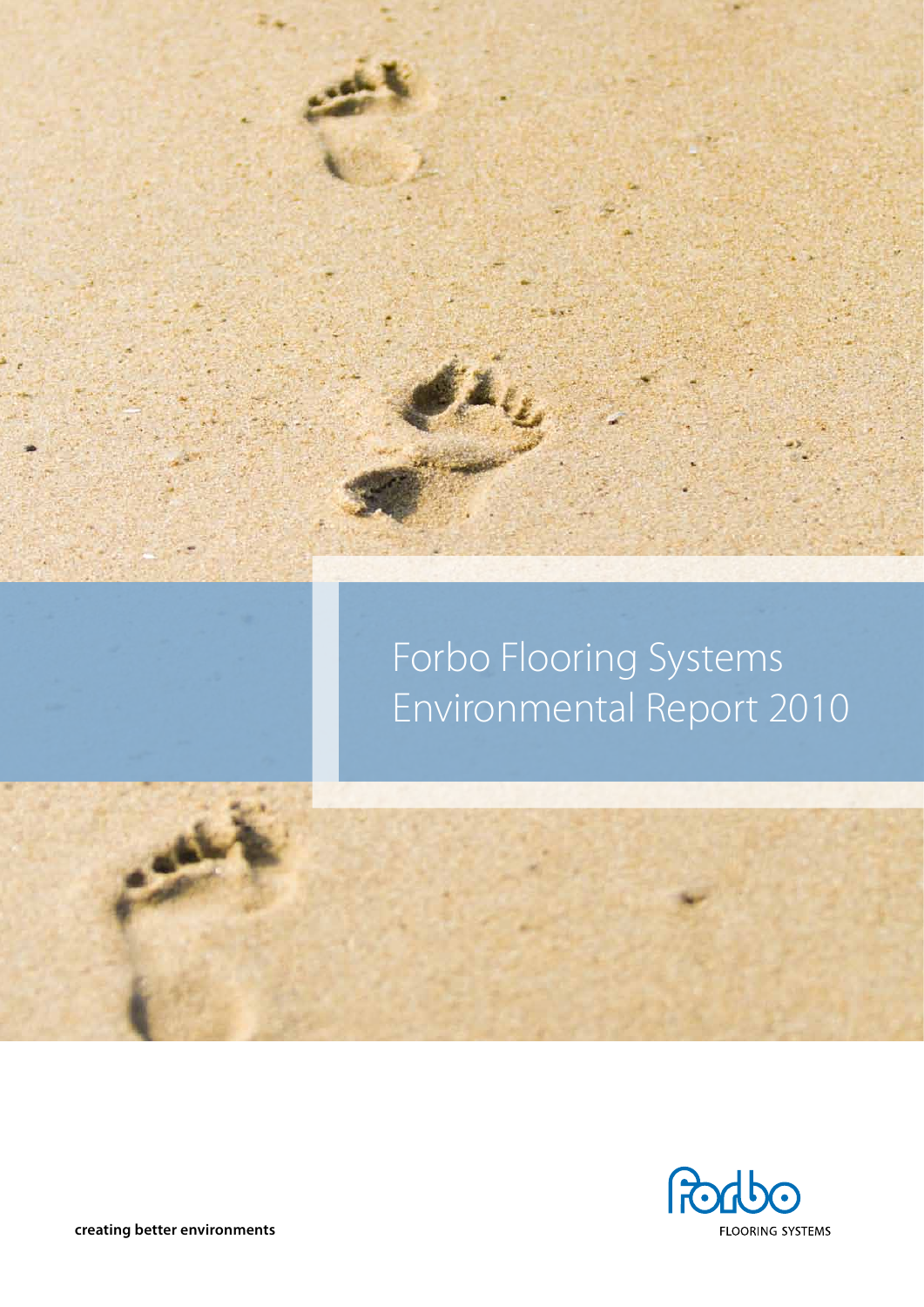### Forbo Flooring, creating better environments

Forbo Flooring is part of the Forbo Group, a global leader in flooring, bonding and movement systems, and offers a full range of flooring products for both commercial and residential markets. High quality linoleum, vinyl, textile, flocked and entrance flooring products combine functionality, colour and design, offering you total flooring solutions for any environment. Twelve manufacturing plants, and sales and marketing branches in thirty countries worldwide make up Forbo's flooring division.

To achieve environmental leadership Forbo Flooring is placing sustainability at the heart of its business. Forbo Flooring protects, invests, and cares for all environments that we touch upon and whether it is a work, indoor, or natural environment our goal is to simply optimize our performance now, and for the benefit of our collective futures. Creating better environments is an integral part of the way we do business and the way we promote our activities to our stakeholders.

Forbo Flooring is the first flooring manufacturer to use Life Cycle Assessment (LCA) to measure the environmental performance of all its products and the organization itself. We have outlined an environmental strategy with a challenging target to improve all environmental impacts with focus on reducing the  $\mathrm{CO}_2$  and other related emissions that contribute to irreversible climate change caused by global warming.

Linoleum is the oldest resilient flooring product and has been produced for over 150 years. Forbo Flooring's Marmoleum has the reputation as being one of the most environmentally friendly floor coverings as the result of the combination of natural renewable raw materials and those with a high recycled content. At the end of its life the product is fully bio-degradable.



### www.forbo-flooring.com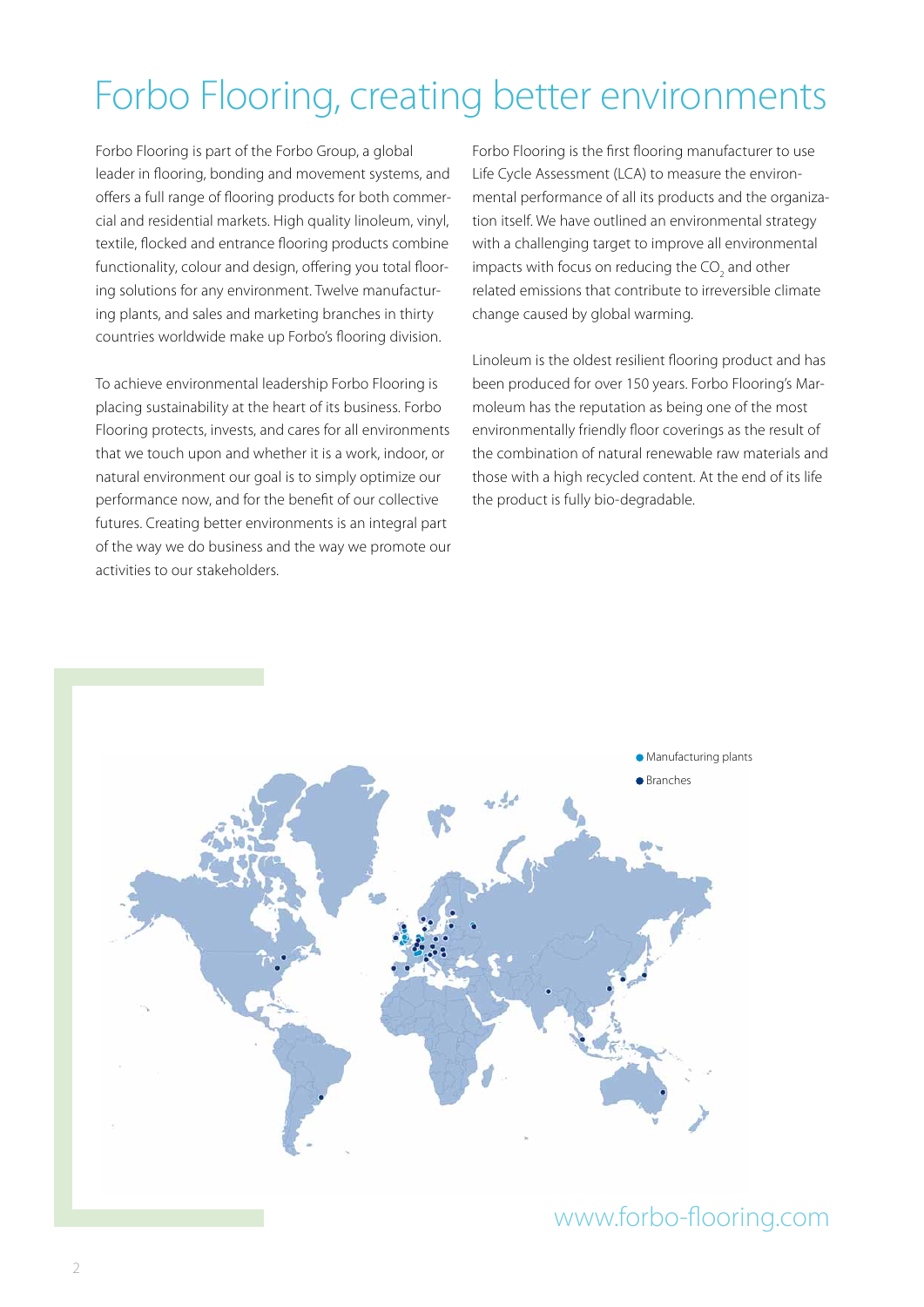### Introduction

It is estimated that the world population will grow by an average of more than 1% annually over the next 40 years. As a result, the planet will have to support more than 9 billion people by 2050. Our continuous desire for improved standards of living will result in disproportionally higher levels of consumption. In order to avoid an unsustainable burden on the environment we will need to continuously become more efficient in the use of our resources in order to allow sustainable development.

Sustainability has already become one of the major themes of our age. It will increase in importance as population growth and demand for higher living standards continues, particularly in the growth economies which house the majority of the world's population. Sustainability issues will determine the course of economic policy and the way in which companies compete.

Forbo Flooring has made sustainability into a cornerstone of strategy. Sustainability is as important to us as profit and growth. It is our aim to be recognised as the leading company in our industry in this field. To this end we have set ourselves the target of reducing our impact on the environment by 25% by 2015. We will measure our progress towards this target through Life Cycle Assessment (LCA). This is the most detailed model for environmental analysis of a product system. LCA provides a holistic approach that considers the potential impacts from all stages of manufacturer, product use

and end of life. It is also, I believe, the best way of enabling stakeholders to make a more informed decision.

The 25% improvement in LCA is an ambitious target. It can only be achieved if everybody in Forbo Flooring is involved. It will require all of us to challenge our processes and our habits in the workplace. As in society at large, real progress in the issue of sustainability will only be brought about by a change in individual behaviour. We should not rely on others to solve the problem by building a windmill or planting some trees.

We made sustainability the theme of this year's Forbo Way to Win programme in order to raise awareness to this issue and to secure involvement of all employees. The programme will introduce our sustainability policy and provide a platform for everyone to contribute ideas for improving our environmental performance. So far, over 1700 ideas have been generated, resulting in 600 possible projects. These will be implemented in due course. Flooring Management will closely monitor the progress of all projects to ensure their success.

We continue in our task of creating a better environment.

ala

**Jens Schneider** Executive Vice President, Forbo Flooring Systems

The **25% improvement**   $in$   $C A$  is an **ambitious** target

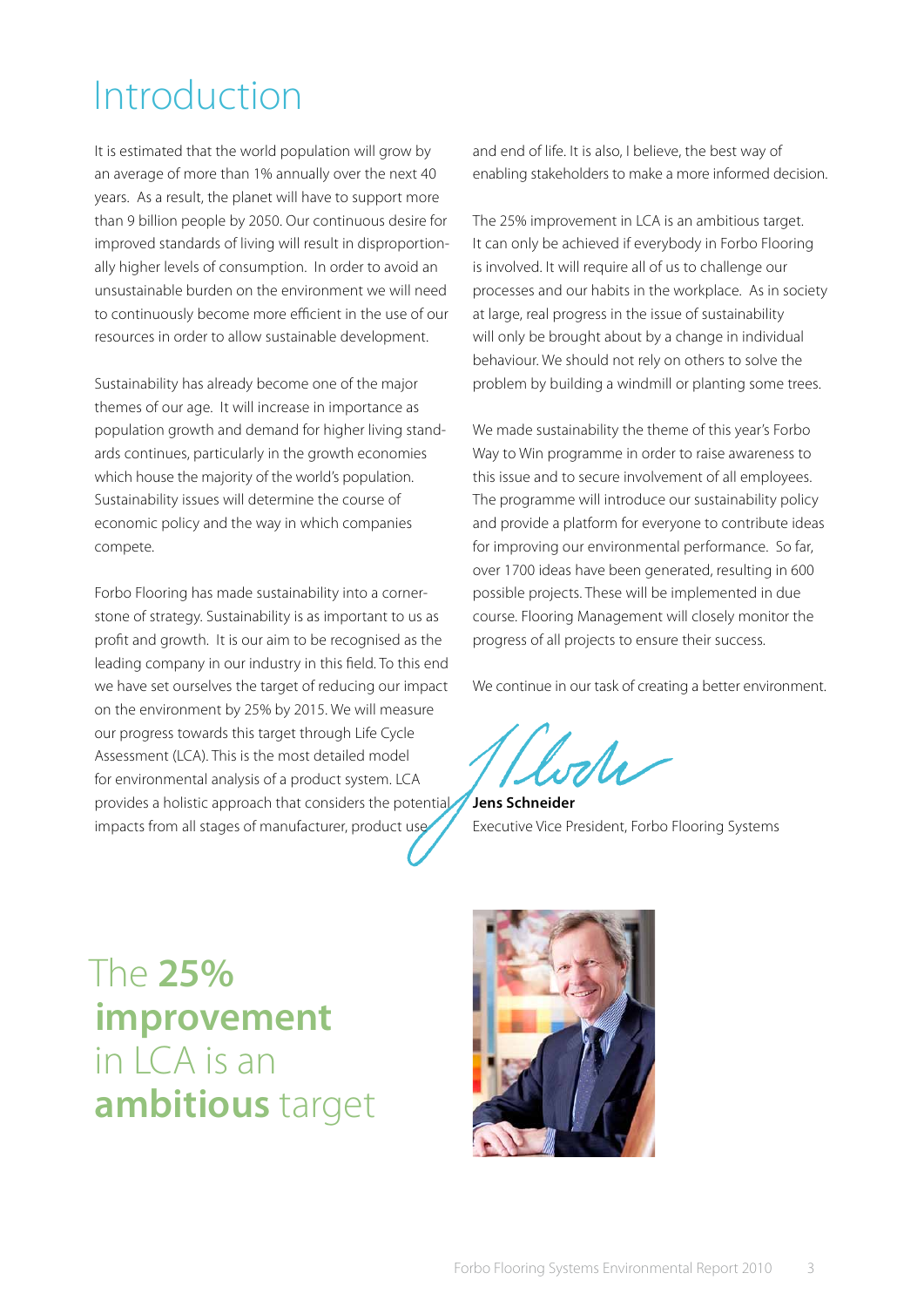# Forbo Flooring Systems' Sustainability Policy

Forbo Flooring underwrites the broad and all inclusive definition for sustainable development as it has been accepted by the United Nations Commission on Environment and Development, General Assembly Resolution, 1987:

### *"Developments that meet present needs without compromising the ability of future generations to meet their needs"*

The United Nation's definition of sustainability recognizes three individual dimensions that together make up a sustainable policy, they are:

- **• The Economic dimension:** the way in which the company organizes its position in the market place to actively develop its sustainable profile by using its economic stability and profitability for continuous improvement
- **• The Social dimension:** the way in which Corporate Social Responsibility and Corporate Governance are defined and followed within the company
- **• The Environmental dimension:** the way in which measures specific to improving the environmental impact of the processes and products of the company are regulated and executed

Forbo Flooring supports these dimensions in a constructive and consistent manner through the following principles:

- "Compliance Plus" a commitment to go above and beyond Government regulations and requirements
- Integrating Sustainability considerations into all our business decisions
- Regular monitoring of progress and review of sustainability performance
- Commitment to continuous improvement
- Promoting Sustainability throughout our value chain, and expecting our suppliers and customers to comply with this
- Ensure that all staff is fully aware of our Sustainability Policy and are committed to implementing and improving it

Forbo Flooring fully commits to being a sustainable partner to all our stakeholders.



### Environmental Policy

*We believe investments in people, process, and product that further improve our environmental performance are an investment for our future, not a cost of doing business. We are committed to creating a sustainable future by constantly seeking ways to minimize the environmental impacts of our products over their whole Life Cycle from raw material extraction till the end of life.*  Evaluation of all LCA impact categories are carried out, but with a particular focus on reducing the CO<sub>2</sub> emissions and the related *irreversible climate change caused by global warming.*

#### *We shall succeed by:*

- *- Maximizing the efficient use of raw materials by reduce, re-use and recycle*
- *- Reducing the use of energy in all production and business processes, and with all efforts to switch over to renewable energy*
- *- Applying green design principles to all our new product and innovation development programs*
- *- Promoting environmental responsibility towards all our stakeholders*
- *- Only supporting LCA-based environmental labelling and certifications developed in an open and transparent consensus process and validated through a 3rd party process.*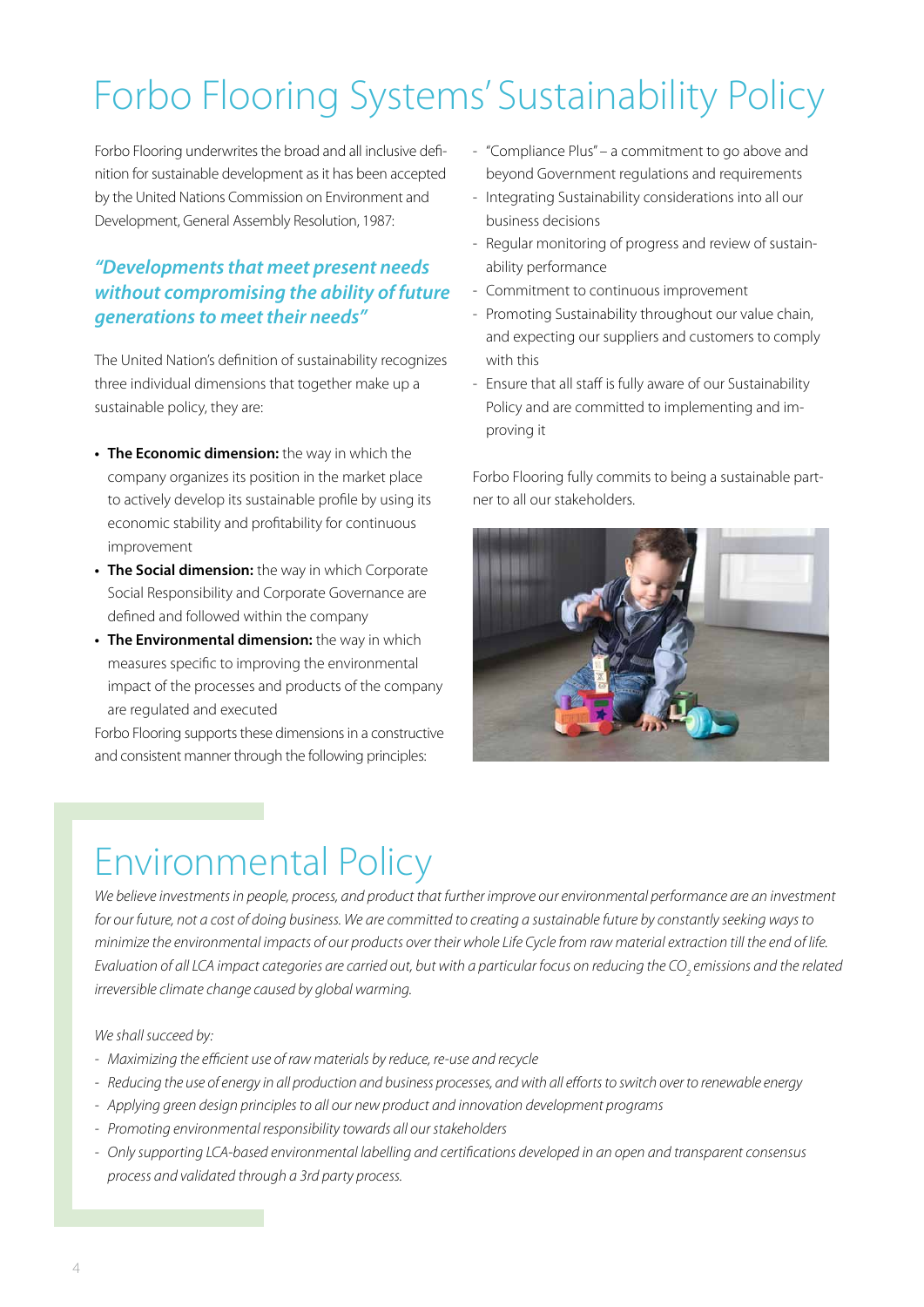## Environmental Footprint

#### **ISO 14001 certified**

This report details the Flooring Division's environmental performance during 2010. We place great importance on all our facilities meeting internationally recognized management standards in terms of how we manage our quality and environmental responsibilities. We are delighted to announce that our site based at Kaluga, Russia, has been ISO14001 certified (Environmental Management System). We are the first flooring manufacturer to be awarded this in Russia. All of our 12 manufacturing sites, spread across 6 countries, are now complying with both 9001 and 14001 management standards.

### **Our main goal**

*To continuously minimize the environmental impact of Forbo Flooring Systems as measured by the weighted categories in our independently verified Life Cycle Assessment measurement system by 25% before the end of 2015 (cf 2009).*

#### **Creating better environments**

**LCA INDEX**

ENVIRONMENTAL FOOTPRINT

The LCA is calculated for 1m<sup>2</sup> installed floor covering from cradle to installation. Measuring the environmental impact of our division we based our LCA calculation on the mass weighed mix of all our products produced including also the energy consumption of all our offices and warehouses worldwide. We are taking into account the following environmental impact categories:

- Acidification Potential
- Eutrophication Potential
- Ozone Layer Depletion Potential
- Photo Oxidant Creation Potential
- Abiotic Depletion Potential
- Global Warming Potential

We strongly believe that creating better environments means reducing all environmental impacts and not only Global Warming. Therefore, we equally weight all 6 impact categories and express them in one index figure.

The LCA index – Environmental Footprint - shows that we have continued to improve our performance for the fourth straight year. This reduction is due to the work that has been undertaken in all our production facilities. We are yet to capture improvements made by the raw material supply chain and during the installation process. These are also expected to make a positive contribution to our goal. The carbon footprint – Global Warming Potential – has been reduced by over 30% since 2007. This is due to our policy of purchasing renewable forms of electricity and our internal waste reuse and recycling programs.

120 110  $100$  $90$  $80$ 70 2007 2008 2009 2010

#### **GLOBAL WARMING POTENTIAL INDEX** CARBON FOOTPRINT

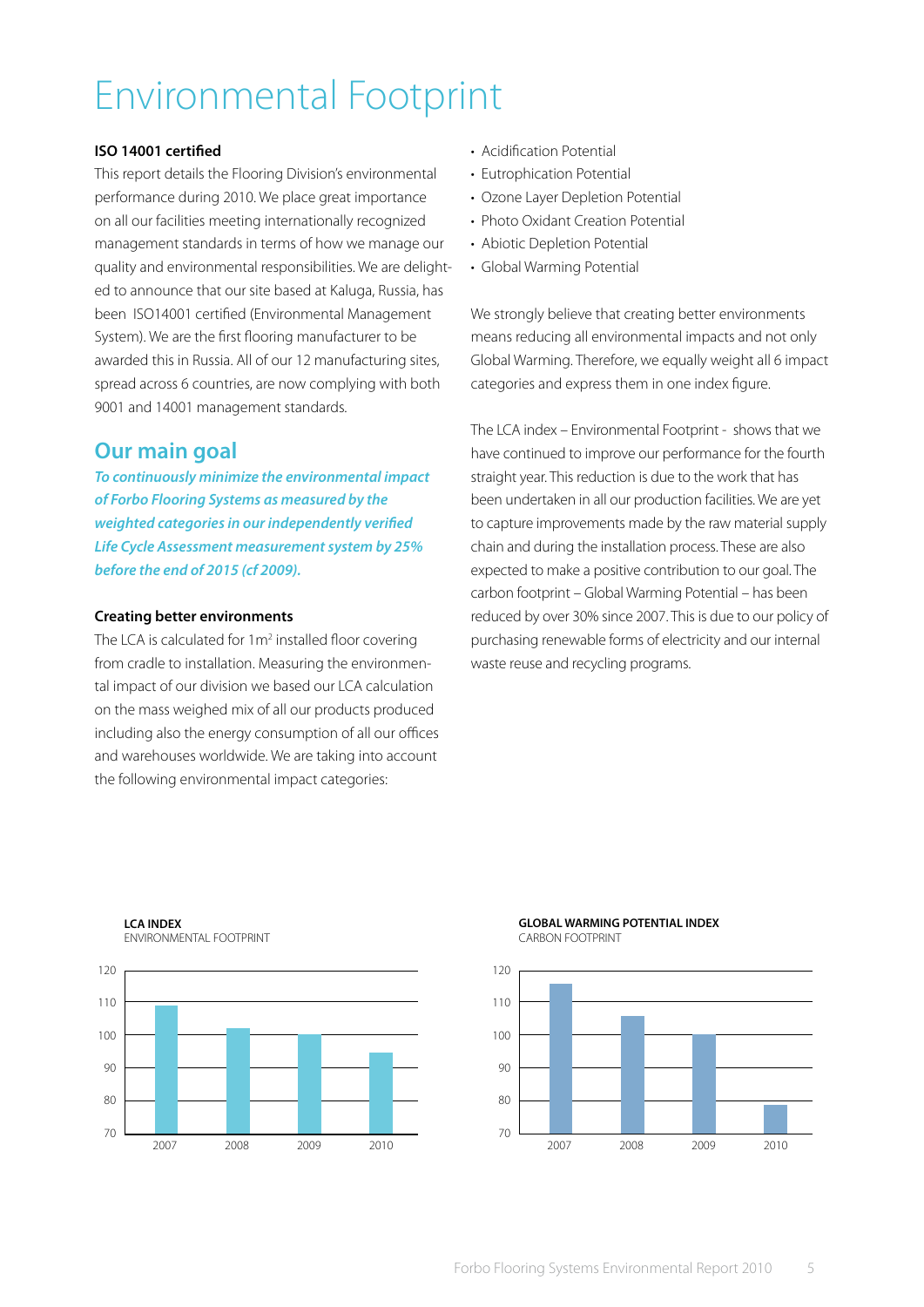## Reduce Renewable Reuse Recycle

### **Reduce**

Is often considered the most important R, as it is the one in which we can all play a role – it challenges us to reduce energy consumption, raw material use, reduce waste and that waste we do generate we find better solutions for its disposal.

#### **Energy**

We are pleased to report the upward trend in 2008 and 2009 reversed in 2010. Our energy consumption per m2 of product produced fell by 2.1% in 2010 compared to 2009. Our 2010 target stated that we would reduce our energy consumption per m2 by 2% - in fact we did. Although we are not back to the levels of 2007 we are confident that further improvement will be gained in 2011 – this will be positively impacted by the improvement projects that were raised through the Forbo Way to Win program and volume growth through our plants.

energy consumption per m2



#### **Waste**

Reducing waste remains one of our main priorities. It impacts both financially (material usage, energy, disposal costs) and environmentally. At the same time, it is recognized, that we also have a responsibility to dispose of those wastes we do generate with minimum impact on the environment preferable through reuse and recycling options.

Our waste performance index measured as mass production waste as a percentage of input remains very static. Although 2010 showed a slight increase in comparison to 2009 this is well within the levels we have seen during the last 4 years.





#### Product waste breakdown

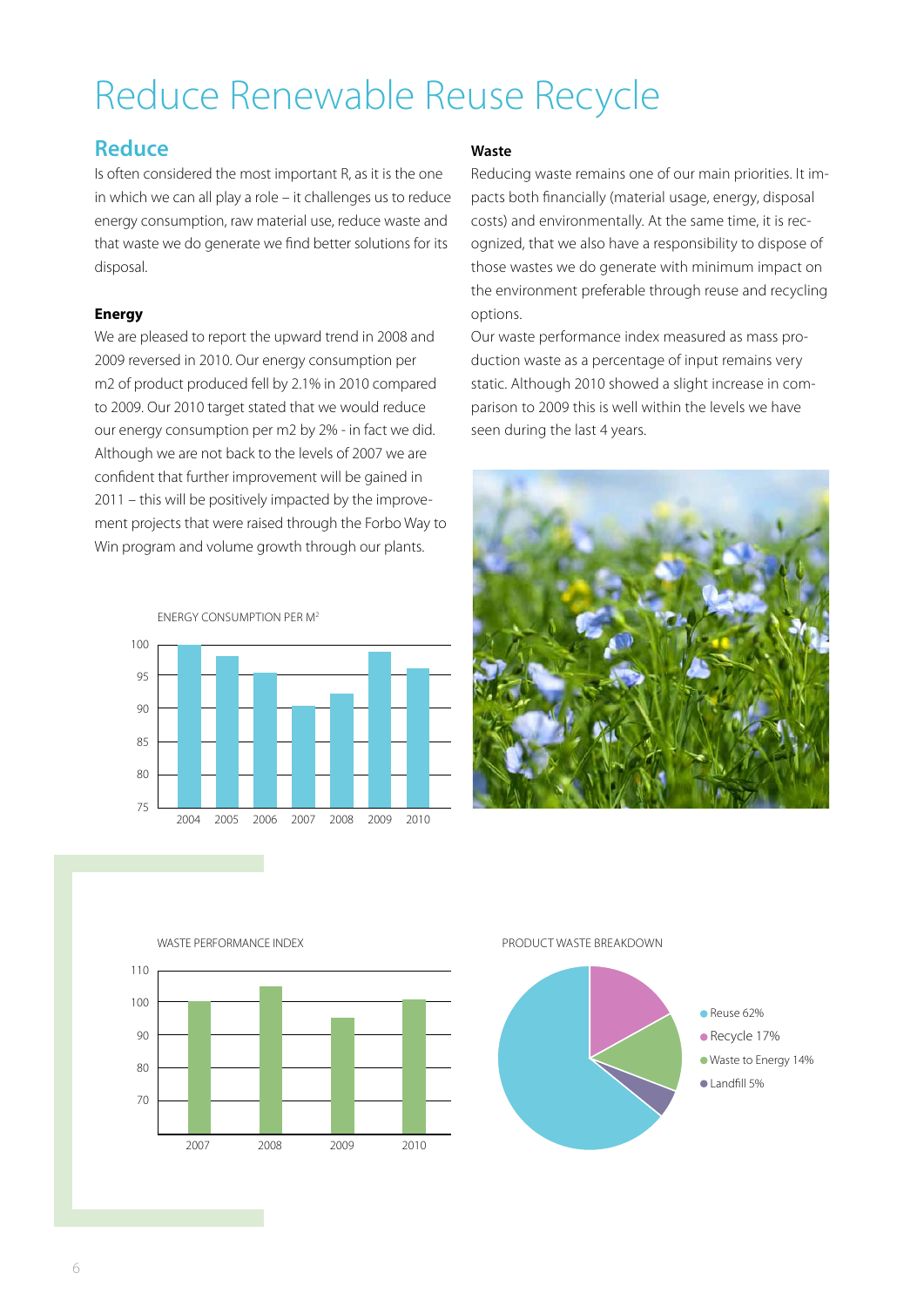### Reduce Renewable Reuse Recycle

### **Renewable**

#### **Energy**

Our use of renewable electricity continues to grow and now accounts for over 86% of the total electricity our manufacturing facilities consume. This has helped us reduce our carbon footprint still further – the total amount of CO<sub>2</sub> that we have taken out of the environment is now over 125,000 tonnes of CO $_{\rm 2}$  since 2007. We believe that this is the most responsible course of action, preferring this method to those who simply try to offset. Offset has its place but of course it is much better not to cause a problem rather than trying to cure one.

The growth, in 2010, of the use of renewable electricity has altered our overall primary energy mix. In 2010 this figure approaches 46 %, which compares positively with most other flooring companies.

#### **Materials**

Linseed Oil, Rosin, Tall Oil, Cork, Wood flour, Wool, Jute, Wood, Cardboard and Paper – renewable materials form a significant part of what we purchase in order to deliver products our customers demand. In 2010 on average over 36% of our products are made up of renewable materials. Of course the vast majority of these materials are used in the production of Marmoleum, which is our most sustainable product, but as non renewables begin to run out, their prominence along with other sustainable materials will become more important in our future product developments.





· % Renewable Electricity % Non renewable Electricity 100  $80$  $60$  $40$  $20$  $\Omega$ 2006 2007 2008 2009 2010

#### Forbo Flooring Systems Environmental Report 2010 7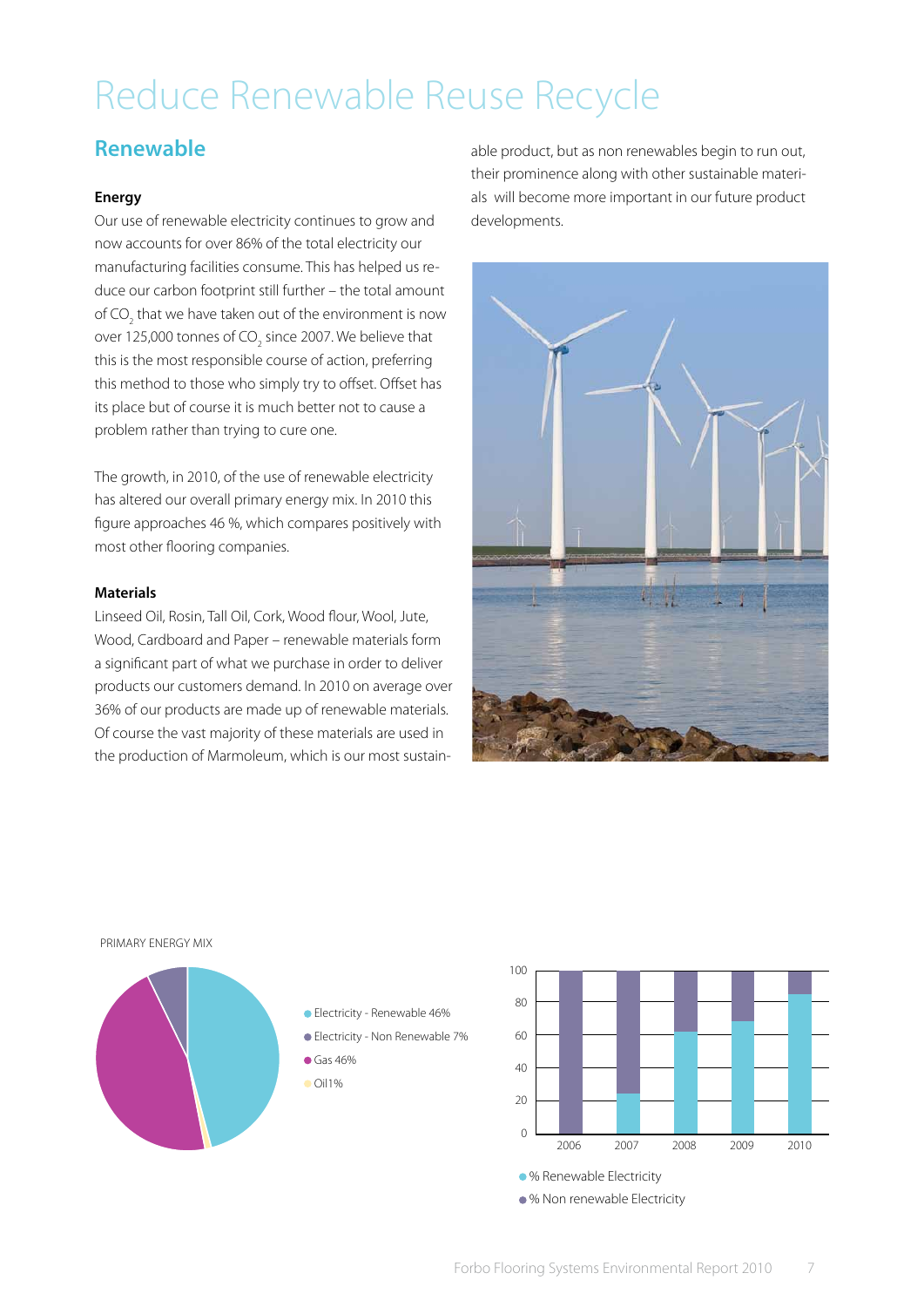### Reduce Renewable Reuse Recycle

### **Reuse and Recycling**

Firstly we must explain by what we mean by reuse and recycling. Forbo define reuse as being "waste generated that after processing can be fed back as a raw material into the same sites manufacturing processes". Our definition of recycling is "material diverted from the waste stream during a manufacturing process that is sent to a third party (other Forbo sites or external recyclers) for them to use as a raw material".

We can report that 2010 saw an increase in the amount of product wastes that we were able to both reuse and recycle to almost 80%. If we include the waste used to produce energy – waste to energy - then the figure is approaching 95%. Only 5% of the product waste we generate is landfilled.This is contributing to less raw material depletion and reducing further the CO<sub>2</sub> emissions involved in producing virgin materials. We have developed a culture that encourages each of our sites to seek mutual co-operation. An example of this involved taking waste from Coevorden in Holland and rather than this being sent to a third party for recycling we are now able to send this to our site in Ripley, England, for use there.

The increased amount of internal reuse and recycling allied to purchased raw materials that are either wholly recycled

% REUSED & RECYCLED PRODUCT WASTE

or have some recycled content also increased in 2010. Across the division, over 25% of our product is made from recycled & re-used materials. Increasing the recycle and reuse content will continue to be one of our major deliverables in the years to come.

#### **Post consumer waste recycling**

Although comparatively small in volume, we started in 2010 to take back Vinyl and Marmoleum installation wastes and recycle them into our products. We are also actively seeking ways in which we can contribute further in the field of post consumer waste, for example, we have facilitated the take back of carpet in the UK which has enabled material to be reused that would have ordinarily ended up as landfill. Forbo Flooring is taking part in various recycling initiatives all over Europe such as CRUK in the United Kingdom, GBR in Sweden and SFEC in France and is a founding member of EPFLOOR. EPFLOOR membership is composed of all the major Western European Vinyl flooring manufacturers representing over 90% of the production. Since 2001, the EPFLOOR members have provided increasing funds for supporting the recycling of post-consumer waste. Whilst the first years were mainly concentrated on R&D, since 2004 increase of collection has been a priority resulting in 2200 ton recycled waste in 2010. **http://www.epfloor.eu/**



#### % RECYCLED & REUSED MATERIAL CONTENT

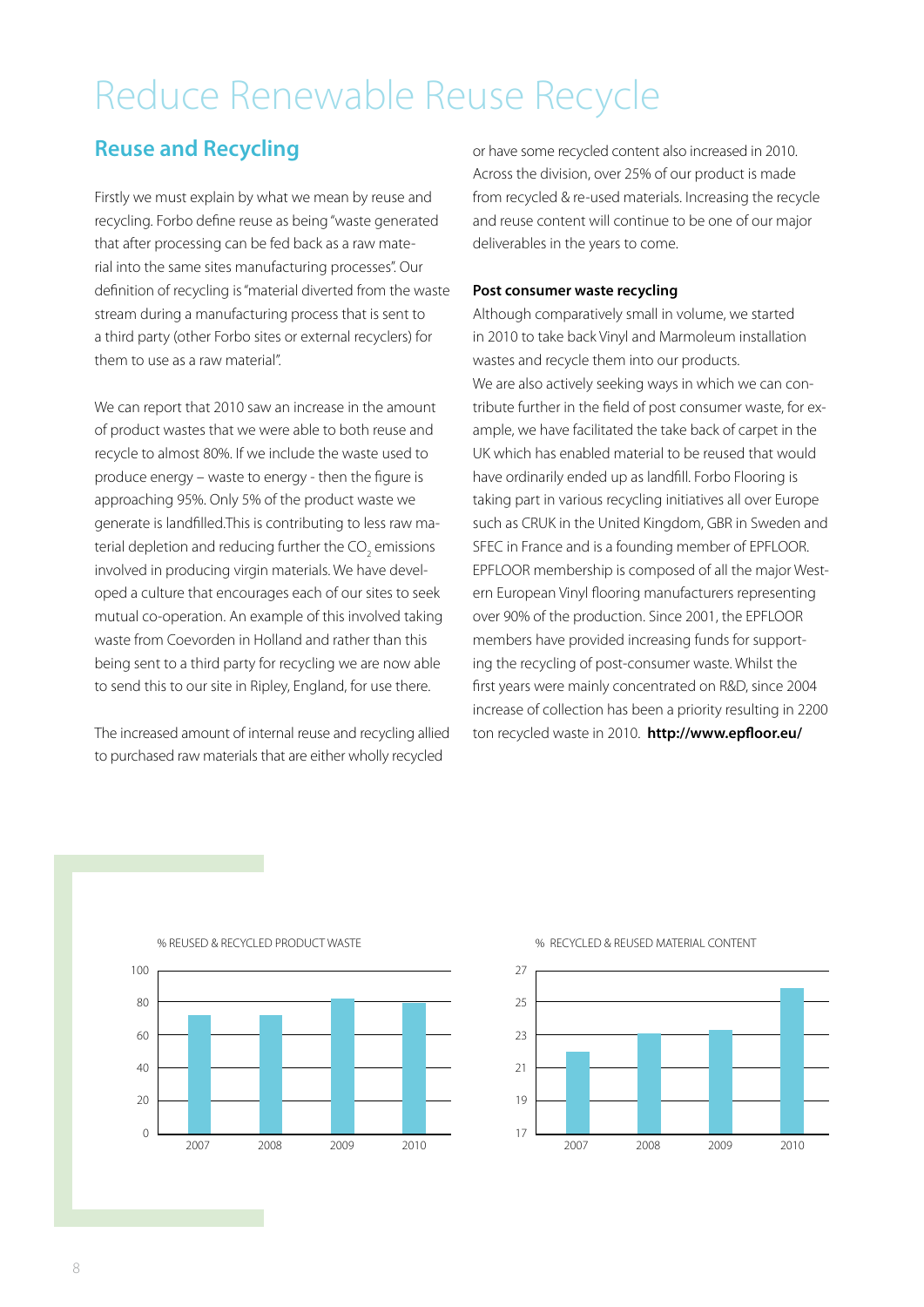# Forbo Way to Win

Last year we stated we intended to roll out an internal awareness program - Forbo Way to Win. We used this to introduce our sustainability policy and to strengthen our employee's engagement by providing a platform for them to contribute to our efforts in reducing energy consumption, the use materials, waste and increasing recycling. We generated over 1700 ideas resulting in 600 possible projects. Some examples of already successfully implemented projects are:

#### *Replacing wooden pallets by recycled cardboard pallets in the USA*

*Less transport weight, less virgin raw material, easy to recycle again*

*Using different sizes pre-cut lengths of paper for the automatic packing machine at Forbo Sarlino Savings: 2% of annual paper consumption. Rewinding yarn ends and reuse in producing Tessera carpet tiles*

*Less waste and less use of virgin raw material Reducing the amount of water to produce steam at Forbo Ripley*

*Less energy needed to produce Flotex*

*Using warm exhaust air from air compressor installations for space heating at Forbo Coevorden*

*Less energy needed to heat production areas during winter time*



*Recycled cardboard pallets at Forbo Flooring Systems North America - Hazleton, PA.*

### We generated **over 1700 ideas** resulting in **600 possible** projects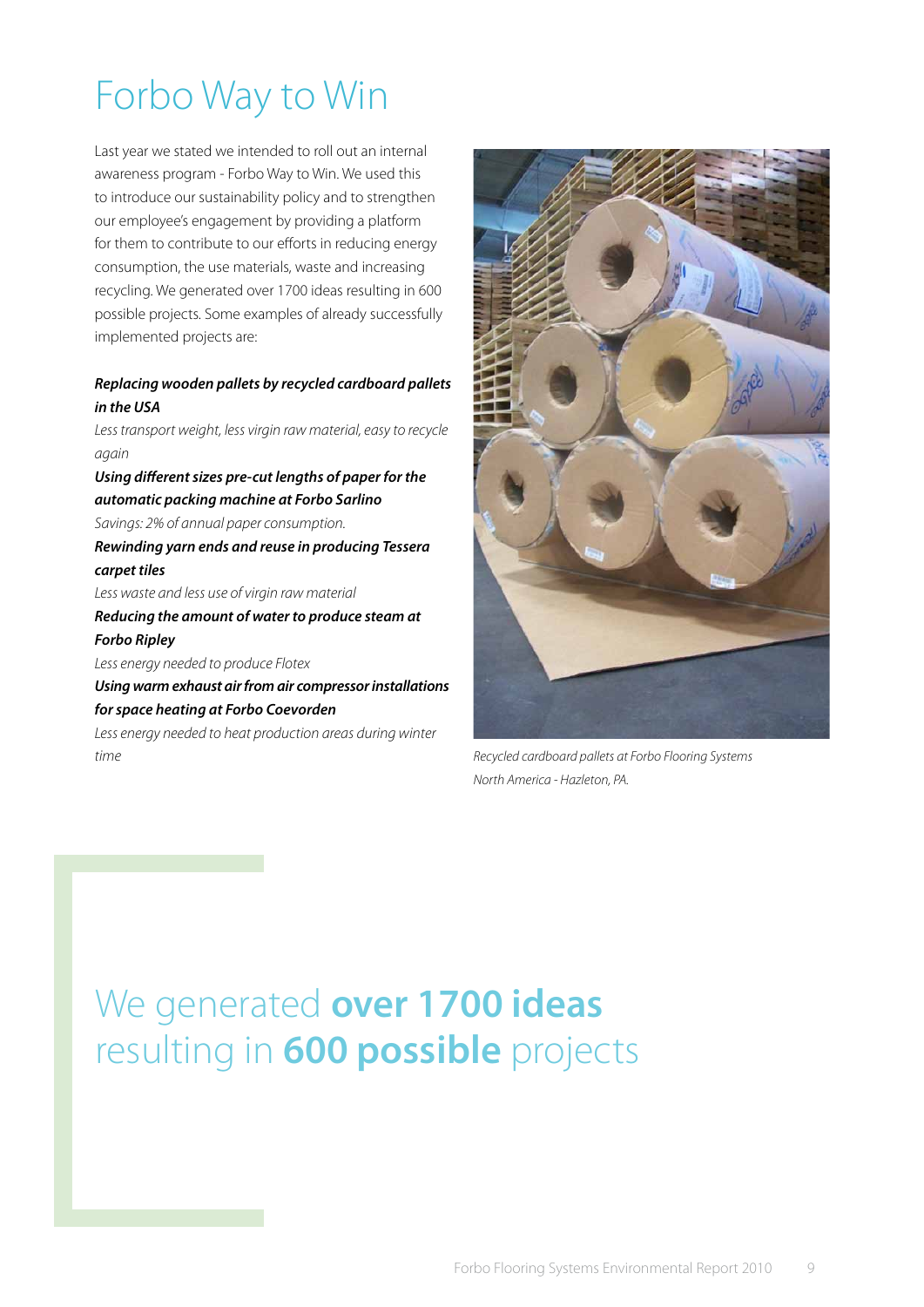## The way forward in 2011

#### **Energy**

Once again local energy reduction programs will play a pivotal role in achieving our overall energy reduction target of 2%. These programs will have added impetus in 2011 as we will continue to implement our improvement projects that have been identified by the Forbo Way to Win program. We also expect that the use of renewable electricity will increase. In 2011, 10 of our 12 production facilities will have some or all of their electricity supplied from renewable sources taking us to more than 95% of electricity used from renewable source over all our sites.

#### **Reuse and Recycling**

Our R&D, Engineering and Innovation teams will play an important role as we analyse the way we engineer our products and processes. In terms of waste we generate, we will build upon our sound reuse and recycling opportunities to minimize environmental impact and maximize economic opportunity.

#### **Water**

We recognize that although most of our production processes do not use water, we shall in 2011 gather data in respect of our water usage. Water is becoming an increasingly important resource and we shall determine a baseline from which we will encourage relevant facilities to improve upon. We will be publishing improvement targets in 2012.

#### **Green Design and Innovation**

We have clearly stated that LCA is the main method by which we shall measure our environmental performance. We believe that design, in environmental terms, is a very important link in the chain and if we are to improve our LCA result then design has a central role to play. What many have done, still do and possibly will continue to do is to use LCA in a reactive way – we look back, set a baseline and then trust that improvements we make will have a positive impact. Forbo Flooring has a different view and is placing great emphasis on Green



### **Jason Holmes**, Head of Textile Design, outlines what we have achieved to date and what the immediate future holds

*"The last 12 months have seen the establishment of a green design committee and through it we have developed the Forbo Flooring Principles of Green Design. This has in turn encouraged our International design teams to have a greater awareness* 

*of the role of design in reducing our LCA. We are beginning to view the function of design as a key stakeholder in this mission and as such have already begun to call into question established thinking and methodology around product design and lifecycle. The forthcoming year will see a greater understanding within our organisation of how following a Green Design ethic will influence the way we approach our total product line strategy. That could have a lasting benefit to the environment"*